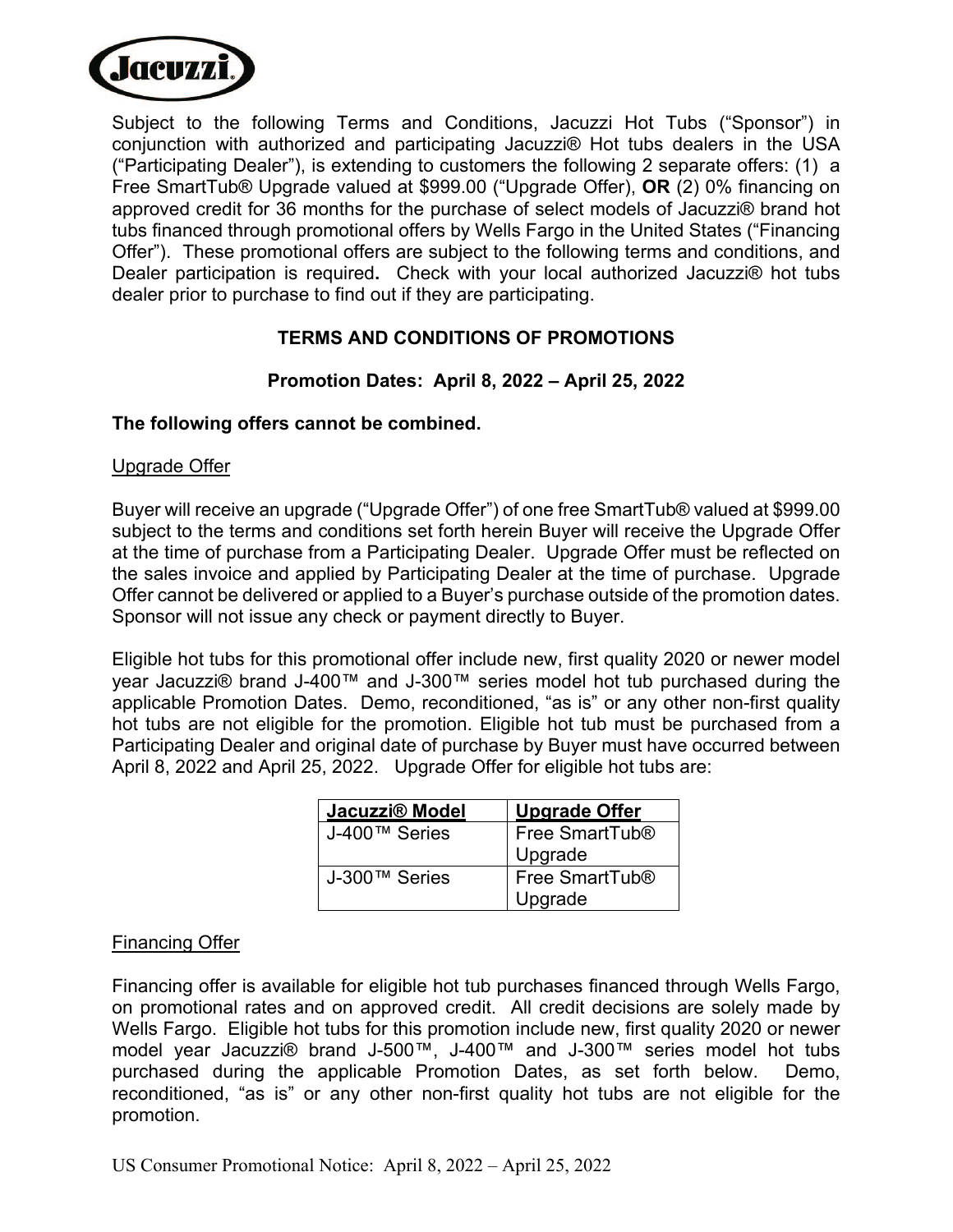

**United States Residents**- The financing offer is available through the Wells Fargo Outdoor Solutions credit card issued by Wells Fargo Bank, N.A., an Equal Housing Lender. Special terms for 3 years (36 months) apply to qualifying purchases charged with approved credit at participating dealers. The special terms APR will continue to apply until all qualifying purchases are paid in full in compliance with the financing terms. The monthly payment will be the amount that will pay for the purchase in full in equal payments during the promotional (special terms) period. The APR for Purchases will apply to certain fees such as a late payment fee or if you use the card for other transactions. For new accounts, the APR for Purchases is 28.99%. If you are charged interest in any billing cycle, the minimum interest charge will be \$1.00. This information is accurate as of 4/4/2022 and is subject to change. For current information, call 1-800-431-5921. See Participating Dealer for complete details. Offer expires 4/25/2022. Offer available 4/8/2022-4/25/2022.

### General Terms and Conditions Applicable to Both Offers

Dealer participation is required for these promotions. Check with Dealer prior to purchase to see if it is participating. Eligible hot tub must be purchased from a participating and authorized Dealer in the USA and original date of purchase by Buyer must occur between the applicable Promotion Dates, with the sales invoice to Buyer reflecting proper and timely application of the applicable promotion. Buyer must confirm Dealer's participation prior to purchase. These promotional offers are not valid on exchanges or returned products or in conjunction with other offers. Offers not valid on prior purchases, or purchases after the Promotion Dates.

Buyer must take delivery of the eligible hot tub and register the warranty no later than April 28, 2023 or will forfeit the applicable Upgrade Offer or Financing Offer Promotion. Warranties are not transferrable, unless such a restriction is expressly prohibited by applicable law. Sponsor is not responsible for late, incomplete or misdirected Sales Slips or registered warranties, regardless of the reason.

Eligible hot tubs must be installed in the USA. Sponsor reserves the right to modify, substitute or end promotions without notice. Sponsor and those involved in the development, handling, production, implementation and distribution of the promotions, and their advertising or promotion agencies, parent companies, agents, officers, employees, licensees, subsidiaries or affiliates, service providers, credit suppliers, or any other persons/entities directly associated with these promotions (collectively "Promotion Entities") are not responsible or liable for multiple, incomplete or late submissions, redemption forms or other documents and sale support that are entered by other than human means (such as by an automated computer program or any non-human mechanics), or that are late, destroyed, incomplete, lost, misdirected, forged, damaged, mutilated, tampered with or promotion forms that are otherwise not in compliance with these Terms and Conditions (whether due to the fault of the entrant, Sponsor, Participating Dealer, or any other Promotion Entity), regardless of reason, and all such promotion entries that do not strictly comply with the Terms and Conditions will be disqualified. Any person attempting to defraud Sponsor or tamper with promotion in any way will be prosecuted to the full extent permitted by law, will not receive the promotional offer, and will be charged the full amount for the hot tub(s) in question.

US Consumer Promotional Notice: April 8, 2022 – April 25, 2022